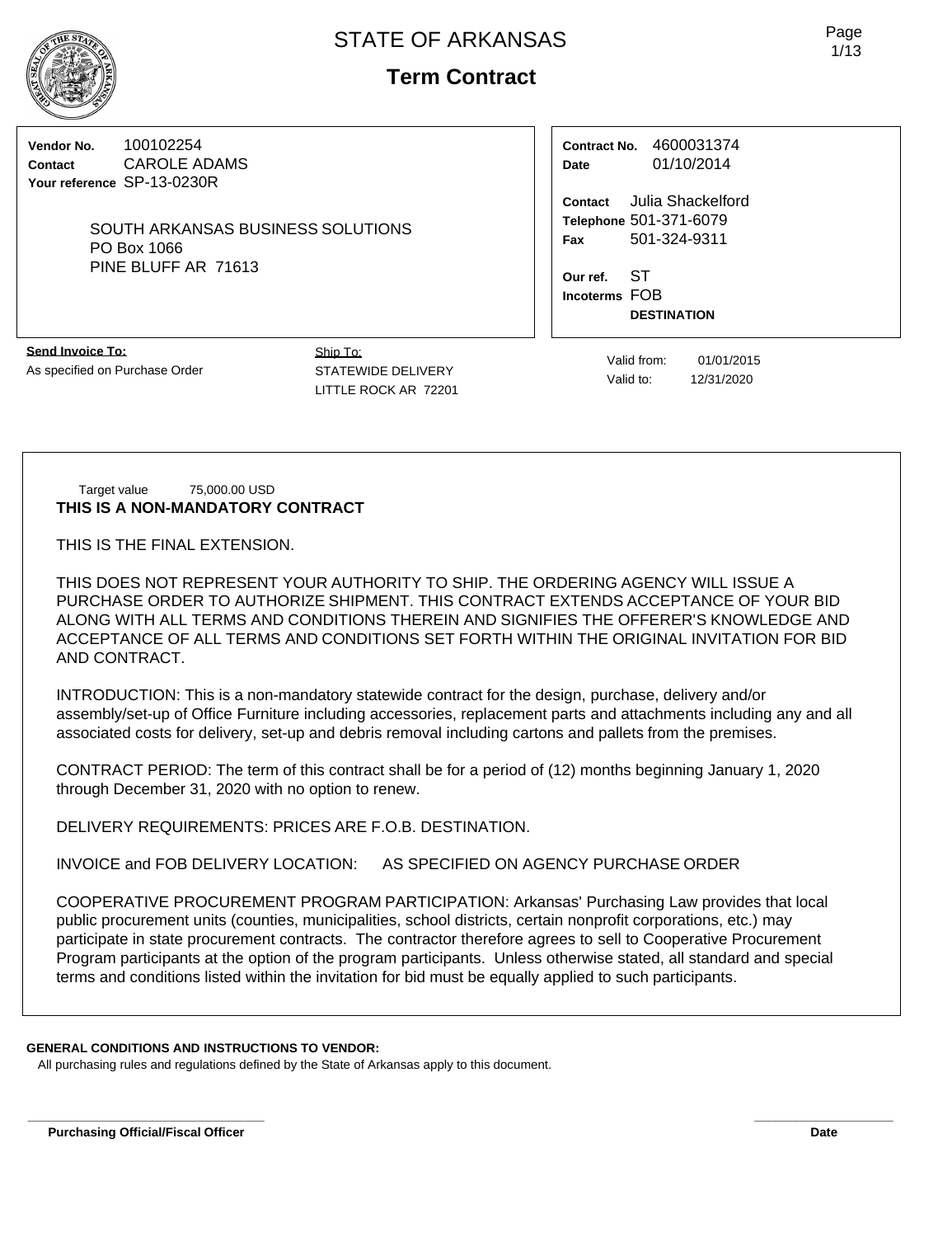

**Vendor No.** 100102254 **Contact** CAROLE ADAMS **Your reference** SP-13-0230R

**Contract No.** 4600031374 **Date** 01/10/2014 **Our reference** ST

| Item | <b>Material/Description</b>                         | <b>Target QtyUM</b> |          | <b>Unit Price</b> | <b>Amount</b> |
|------|-----------------------------------------------------|---------------------|----------|-------------------|---------------|
| 0001 | 10131663<br>TABLE SCHOOL CAFETERIA                  | 1,000.00            | Lump Sum | 1.00              | \$1,000.00    |
| 0002 | 10131672<br><b>CHAIR CAFETERIA</b>                  | 1,000.00            | Lump Sum | 1.00              | \$1,000.00    |
| 0003 | 10131626<br>BED/BUNK DORMITORY/HOSPITALITY          | 1,000.00            | Lump Sum | 1.00              | \$1,000.00    |
| 0004 | 10131627<br><b>DESK DORMITORY/HOSPITALITY</b>       | 1,000.00            | Lump Sum | 1.00              | \$1,000.00    |
| 0005 | 10131628<br>WARDROBE/STORAGE DORMITORY/HOSPITALITY  | 1,000.00            | Lump Sum | 1.00              | \$1,000.00    |
| 0006 | 10131667<br>FILING LATERAL/VERTICAL                 | 2,000.00            | Lump Sum | 1.00              | \$2,000.00    |
| 0007 | 10131676<br>ACCESSORIES FREESTANDING CASEGOODS      | 2,000.00            | Lump Sum | 1.00              | \$2,000.00    |
| 0008 | 10131677<br>DESK FREESTANDING CASEGOODS             | 5,000.00            | Lump Sum | 1.00              | \$5,000.00    |
| 0009 | 10131678<br>SHELVING FREESTANDING CASEGOODS         | 5,000.00            | Lump Sum | 1.00              | \$5,000.00    |
| 0010 | 10131679<br>TABLE FREESTANDING CASEGOODS CONF/TRAIN | 10,000.00           | Lump Sum | 1.00              | \$10,000.00   |
| 0011 | 10131669<br>SHELVING/BOOK CARTS LIBRARY             | 2,000.00            | Lump Sum | 1.00              | \$2,000.00    |
| 0012 | 10131670<br><b>CARREL STUDY LIBRARY</b>             | 1,000.00            | Lump Sum | 1.00              | \$1,000.00    |
| 0013 | 10131671<br><b>TABLE/CHAIR LIBRARY</b>              | 2,000.00            | Lump Sum | 1.00              | \$2,000.00    |
| 0014 | 10131673<br>ACCESSORIES LOUNGE/RECEPTION            | 1,000.00            | Lump Sum | 1.00              | \$1,000.00    |

**GENERAL CONDITIONS AND INSTRUCTIONS TO VENDOR:**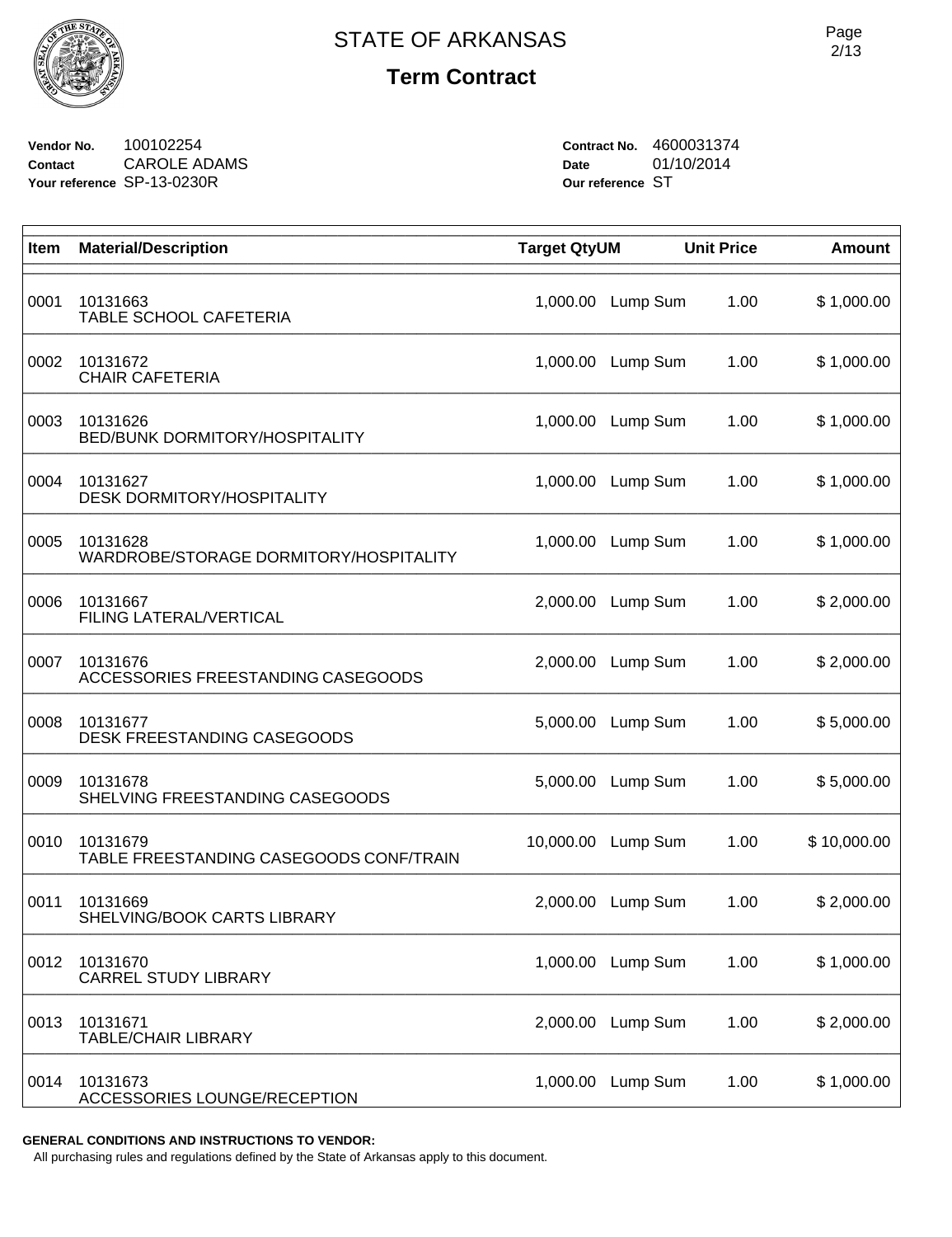

**Vendor No.** 100102254 **Contact** CAROLE ADAMS **Your reference** SP-13-0230R

**Contract No.** 4600031374 **Date** 01/10/2014 **Our reference** ST

| Item | <b>Material/Description</b>                  | <b>Target QtyUM</b> |          | <b>Unit Price</b> | <b>Amount</b> |
|------|----------------------------------------------|---------------------|----------|-------------------|---------------|
| 0015 | 10131674<br>SEATING LOUNGE/RECEPTION         | 2,000.00            | Lump Sum | 1.00              | \$2,000.00    |
| 0016 | 10131675<br><b>TABLE LOUNGE/RECEPTION</b>    | 2,000.00            | Lump Sum | 1.00              | \$2,000.00    |
| 0017 | 10131629<br>DESK SCHOOL ADMIN/TEACHER        | 1,000.00            | Lump Sum | 1.00              | \$1,000.00    |
| 0018 | 10131660<br>DESK SCHOOL STUDENT              | 1,000.00            | Lump Sum | 1.00              | \$1,000.00    |
| 0019 | 10131662<br>TABLE SCHOOL CLASSROOM ACTIVITY  | 1,000.00            | Lump Sum | 1.00              | \$1,000.00    |
| 0020 | 10131665<br><b>SEATING SCHOOL</b>            | 1,000.00            | Lump Sum | 1.00              | \$1,000.00    |
| 0021 | 10131680<br><b>SEATING ERGO/TASK</b>         | 2,000.00            | Lump Sum | 1.00              | \$2,000.00    |
| 0022 | 10131681<br>SEATING EXECUTIVE/MANAGEMENT     | 2,000.00            | Lump Sum | 1.00              | \$2,000.00    |
| 0023 | 10131682<br>SEATING FIXED/RAIL AUDITORIUM    | 2,000.00            | Lump Sum | 1.00              | \$2,000.00    |
| 0024 | 10131683<br><b>SEATING SIDE/STACK</b>        | 2,000.00            | Lump Sum | 1.00              | \$2,000.00    |
| 0025 | 10131685<br>ACCESSORIES MODULAR SYSTEMS      | 2,000.00            | Lump Sum | 1.00              | \$2,000.00    |
| 0026 | 10131686<br>WALL MODULAR SYSTEMS FULL HEIGHT | 5,000.00            | Lump Sum | 1.00              | \$5,000.00    |
| 0027 | 10131687<br>FRAME/TILE MODULAR SYSTEMS       | 5,000.00            | Lump Sum | 1.00              | \$5,000.00    |
| 0028 | 10131688<br>PANEL MODULAR SYSTEMS            | 5,000.00            | Lump Sum | 1.00              | \$5,000.00    |

**GENERAL CONDITIONS AND INSTRUCTIONS TO VENDOR:**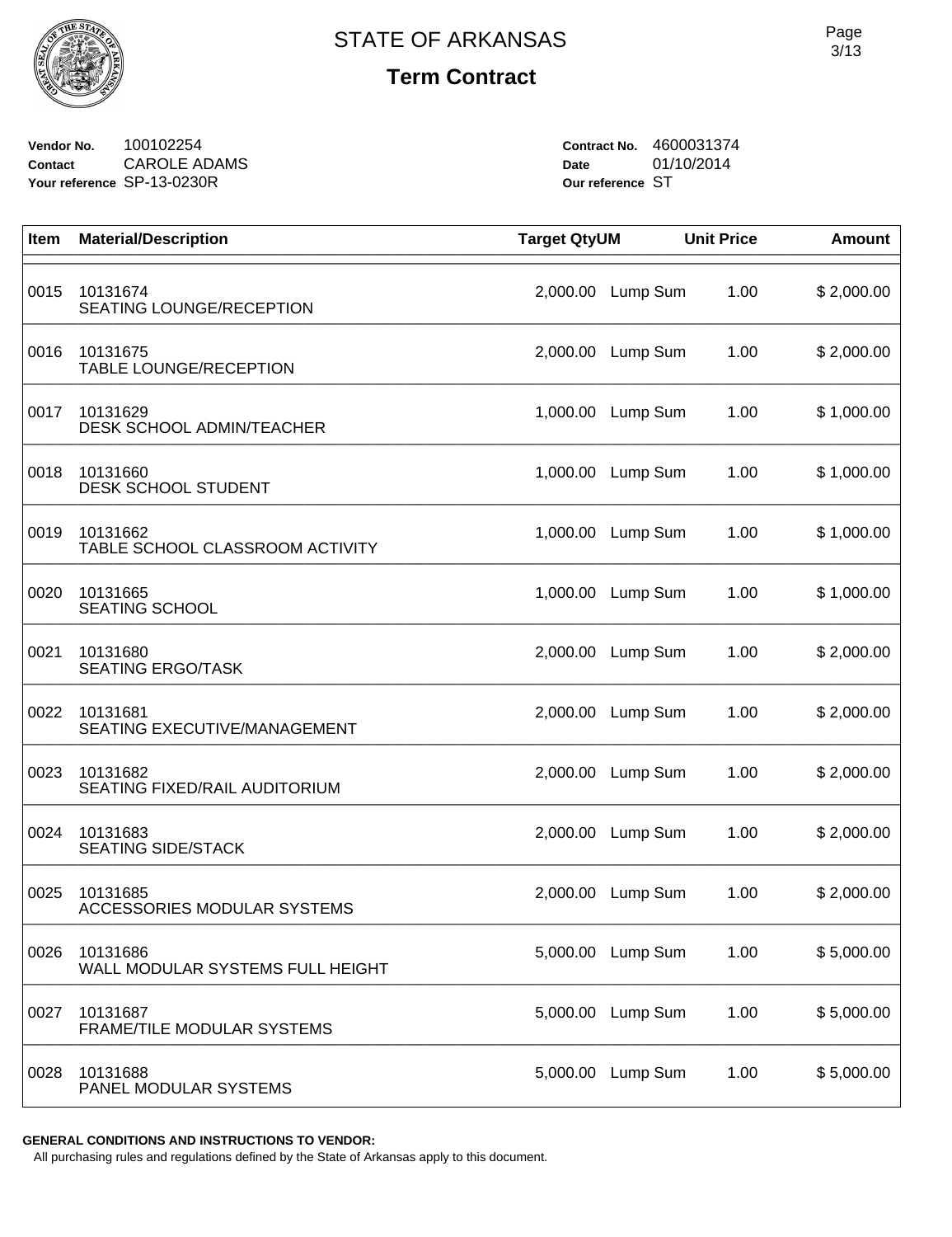

**Vendor No.** 100102254 **Contact** CAROLE ADAMS **Your reference** SP-13-0230R

**Contract No.** 4600031374 **Date** 01/10/2014 **Our reference** ST

| Item | <b>Material/Description</b>                   | <b>Target QtyUM</b> |          | <b>Unit Price</b> | Amount     |
|------|-----------------------------------------------|---------------------|----------|-------------------|------------|
| 0029 | 10131689<br>DESKING OPEN PLAN MODULAR SYSTEMS | 5,000.00            | Lump Sum | 1.00              | \$5,000.00 |
| 0033 | 10131624<br>DESK SPECIALTY TECHNOLOGY SUPPORT | 500.00              | Lump Sum | 1.00              | \$500.00   |
| 0034 | 10131621<br>SUPPORT, KEYBOARD, TECHNOLOGY     | 500.00              | Lump Sum | 1.00              | \$500.00   |
| 0035 | 10131622<br>LIGHTING TECHNOLOGY SUPPORT       | 500.00              | Lump Sum | 1.00              | \$500.00   |
| 0036 | 10131623<br>MONITOR ARM TECHNOLOGY SUPPORT    | 500.00              | Lump Sum | 1.00              | \$500.00   |
|      | <b>Estimated Net Value</b>                    |                     |          |                   | 75.000.00  |

## **SECTION 1 - GENERAL INFORMATION**

1.1 INTRODUCTION: This is a non-mandatory statewide contract for the design, purchase, delivery and/or assembly/set-up of Office Furniture including accessories, replacement parts and attachments including any and all associated costs for delivery, set-up and debris removal including cartons and pallets from the premises.

1.2 COOPERATIVE PURCHASING PROGRAM PARTICIPATION: Arkansas' Purchasing Law provides that local public procurement units (counties, municipalities, school districts, certain nonprofit corporations, etc.) may participate in state purchasing contracts. The contractor therefore agrees to sell to Cooperative Purchasing Program participants at the option of the program participants. Unless otherwise stated, all standard and special terms and conditions listed within the contract must be equally applied to such participants.

1.3 TYPE OF CONTRACT: The contract will be a one (1) year term contract from the date of award. Upon mutual agreement by the contractor and OSP, the contract may be renewed on a year-to-year basis, for up to (six (6)) additional (one year terms) or a portion thereof. In no event shall the total contract term be more than seven (7) years.

1.4 PAYMENT AND INVOICE PROVISIONS: An itemized invoice addressed to the ordering entity shall reference purchase order number, contract number, quantity, description, list and net unit price. Installation/Labor and any other ancillary charges will be shown as a separate line item on all quotes and invoices.

Payment will be made in accordance with applicable State of Arkansas accounting procedures upon acceptance by the Agency. The State may not be invoiced in advance of delivery and acceptance of any commodity. Payment will be made only after the contractor has successfully satisfied the state agency as to the goods purchased. Contractor should invoice agency by an itemized list of charges. Purchase Order Number and/or Contract Number should be

#### **GENERAL CONDITIONS AND INSTRUCTIONS TO VENDOR:**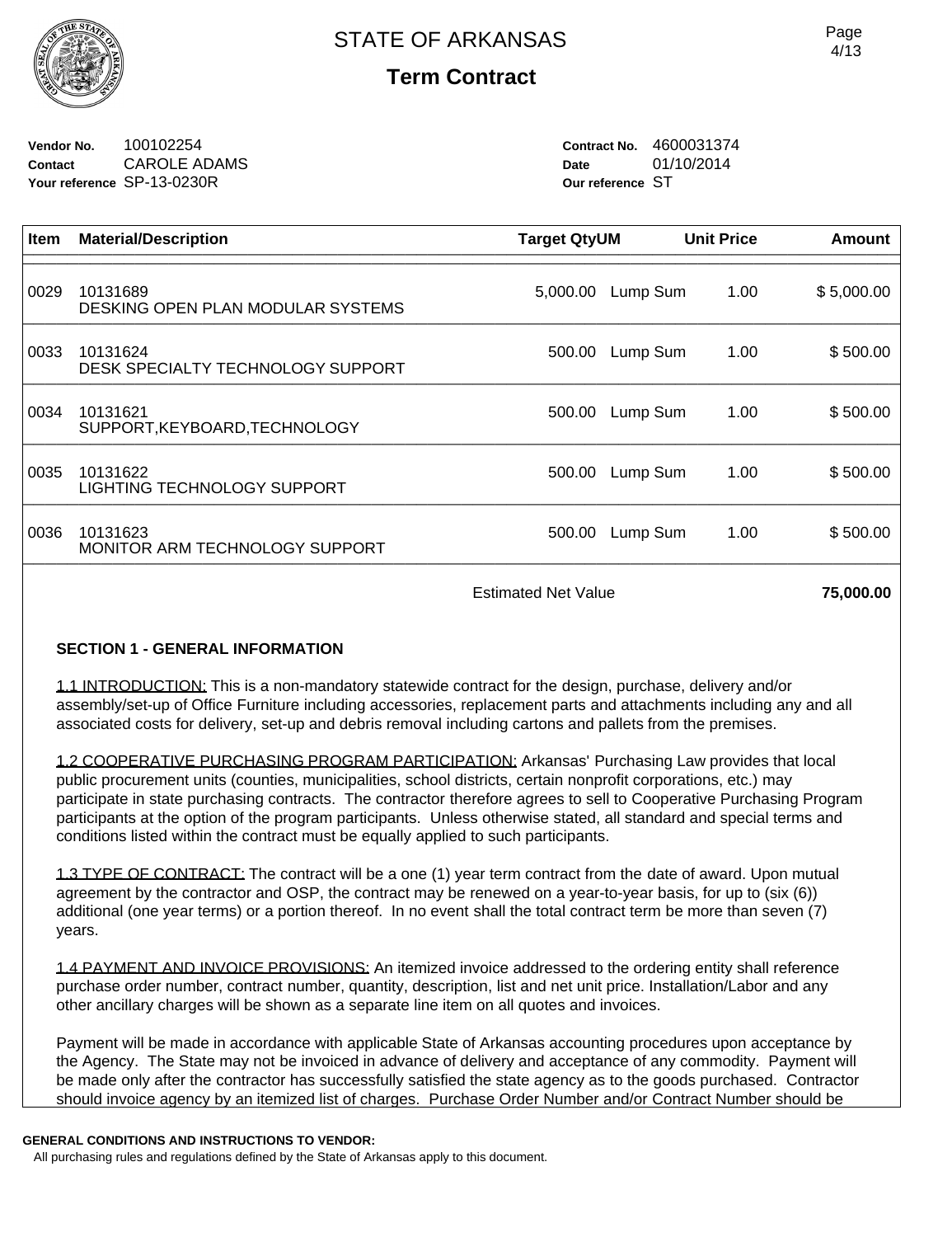

**Term Contract**

**Vendor No.** 100102254 **Contact** CAROLE ADAMS **Your reference** SP-13-0230R

**Contract No.** 4600031374 **Date** 01/10/2014 **Our reference** ST

referenced on each invoice.

1.5 RECORD RETENTION: The contractor shall be required to maintain all pertinent financial and accounting records and evidence pertaining to the contract in accordance with generally accepted principles of accounting and other procedures specified by the State of Arkansas. Access will be granted upon request, to State or Federal Government entities or any of their duly authorized representatives.

Financial and accounting records shall be made available, upon request, to the State of Arkansas' designee at any time during the contract period and any extension thereof, and for five (5) years from expiration date and final payment on the contract or extension thereof.

1.6 PRIME CONTRACTOR RESPONSIBILITY: The contractor will be required to assume prime contractor responsibility for the contract and will be the sole point of contact with regard to all commodities, services and support. The prime contractor may delegate facilitation of contract orders to their "Authorized/Certified Dealers" only. This delegation will in no way relieve the contractor of any contractual obligations set forth in this Contract Award.

#### 1.7 CONTRACT INFORMATION

- 1. The State of Arkansas may not contract with another party:
- a. Upon default, to pay all sums to become due under a contract.
- b. To pay damages, legal expenses or other costs and expenses of any party.
- c. To conduct litigation in a place other than Pulaski County, Arkansas
- d. To agree to any provision of a contract; which violates the laws or constitution of the State of Arkansas.
- 2. A party wishing to contract with the State of Arkansas should:
- a. Remove any language from its contract which grants to it any remedies other than:
- i. The right to possession.
- ii. The right to accrued payments.
- iii. The right to expenses of de-installation.
- iv. The right to expenses of repair to return the equipment to normal working order, normal wear and tear excluded.

 v. The right to recover only amounts due at the time of repossession and any unamortized nonrecurring cost as allowed by Arkansas Law.

- b. Include in its contract that the laws of the State of Arkansas govern the contract.
- c. Acknowledge that contracts become effective when awarded by the State Procurement Official.

1.8 CONDITIONS OF CONTRACT: The contractor shall at all times observe and comply with federal and State laws, local laws, ordinances, orders, and regulations existing at the time of or enacted subsequent to the execution of this contract which in any manner affect the completion of the work. The contractor shall indemnify and save harmless the agency and all its officers, representatives, agents, and employees against any claim or liability arising from or based upon the violation of any such law, ordinance, regulation, order or decree by an employee, representative, or subcontractor of the contractor.

1.9 STATEMENT OF LIABILITY: The State will demonstrate reasonable care but shall not be liable in the event of loss, destruction, or theft of contractor-owned items to be delivered or to be used in the installation of deliverables. The contractor is required to retain total liability until the deliverables have been accepted by the "authorized agency official." At no time will the State be responsible for or accept liability for any contractor-owned items.

#### **GENERAL CONDITIONS AND INSTRUCTIONS TO VENDOR:**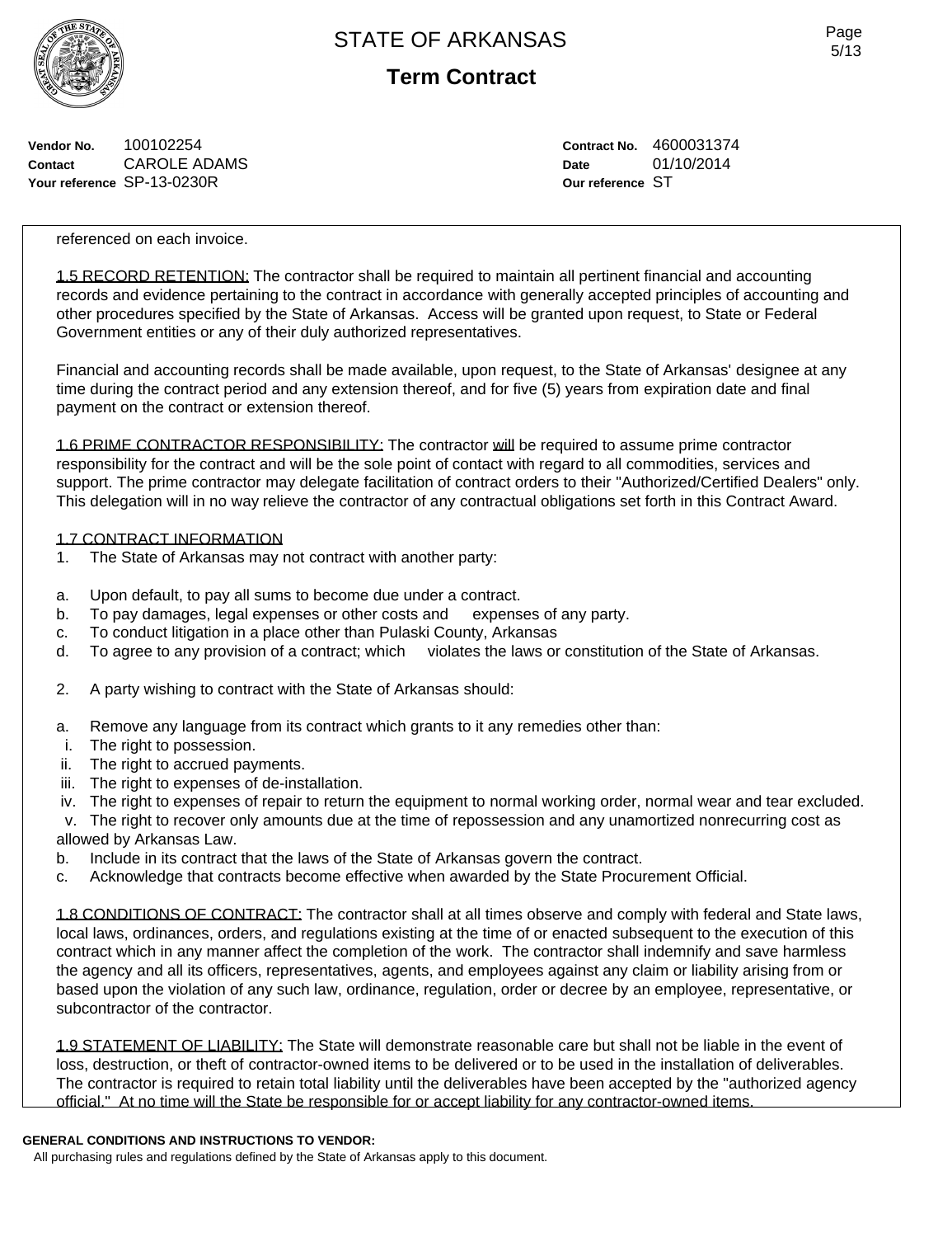

**Term Contract**

**Vendor No.** 100102254 **Contact** CAROLE ADAMS **Your reference** SP-13-0230R

**Contract No.** 4600031374 **Date** 01/10/2014 **Our reference** ST

1.10 AWARD RESPONSIBILITY: The State Procurement Official will be responsible for award and administration of any resulting contract.

1.11 DELEGATION AND/OR ASSIGNMENT: The contractor shall not assign the contract in whole or in part or any payment arising there from without the prior written consent of the State Procurement Official. The contractor may delegate facilitation of contract orders to their "Authorized/Certified Dealers" only. This delegation will in no way relieve the contractor of any contractual obligations set forth in this Contract Award.

1.12 DISCOUNT CHANGE CLAUSE: The contractor may offer larger discount percentages for products, accessories, replacement parts and attachments at any time during the contract term.

1.13 LENGTH OF PRICE GUARANTEE: Discount percentages shall be firm for the term of the contract.

1.14 DELIVERY: FOB DESTINATION, INSIDE DELIVERY, FREIGHT PAID: Whenever possible, contractors should give the ordering entities 3 working days prior notice of any deliveries and/or installations. Furniture contractors will not be responsible for the removal/moving of existing furnishings unless requested by the ordering entity. Contractors should verify site readiness prior to delivery. All deliveries will be made during normal working hours unless otherwise arranged with the ordering entity. Contractor will communicate any scheduling delays and/or changes immediately. Agencies will not be responsible for any freight damage, concealed or otherwise.

1.15 SPECIAL DELIVERY INSTRUCTIONS: All shipments will be FOB destination (as specified on Ordering Entity Purchase Order).

#### **Delivery/Installation Instructions:**

Due to the varying locations and circumstances involved in deliveries and installations, all deliveries and installations will be quoted on a project by project basis.

All installation, labor, and or delivery charges must be shown as a separate line item on quotes and invoices.

One of the following delivery methods must be specified on every Agency Purchase Order:

(1) Drop Shipped: Off loaded by carrier to an Agency loading dock or designated area. There will be no charge to the ordering Agency for this delivery method.

(2) Inside Delivery: Off loaded, un-boxed/wrapped and placed in pre-determined locations within the building. Contractor will be responsible for the removal of any trash, packaging materials, and cartons associated with the delivery.

(3) Delivered and Installed: Off loaded, and installed. Installation shall include but not limited to; any and all labor, material, and tools necessary to install furniture in accordance with approved plans and specifications and/or the direction of authorized agency personnel. The installation company will be responsible for the removal of any trash, packing material, and cartons associated with their installation.

The contractor/installation company will repair/replace (to the satisfaction of the ordering entity) any damage to the building or its contents that they (the contractor) caused in the course of their work. This includes but is not limited to: walls, floors, floor coverings, ceilings, elevators, doors, doorways, and any existing fixtures and furniture. The agency

#### **GENERAL CONDITIONS AND INSTRUCTIONS TO VENDOR:**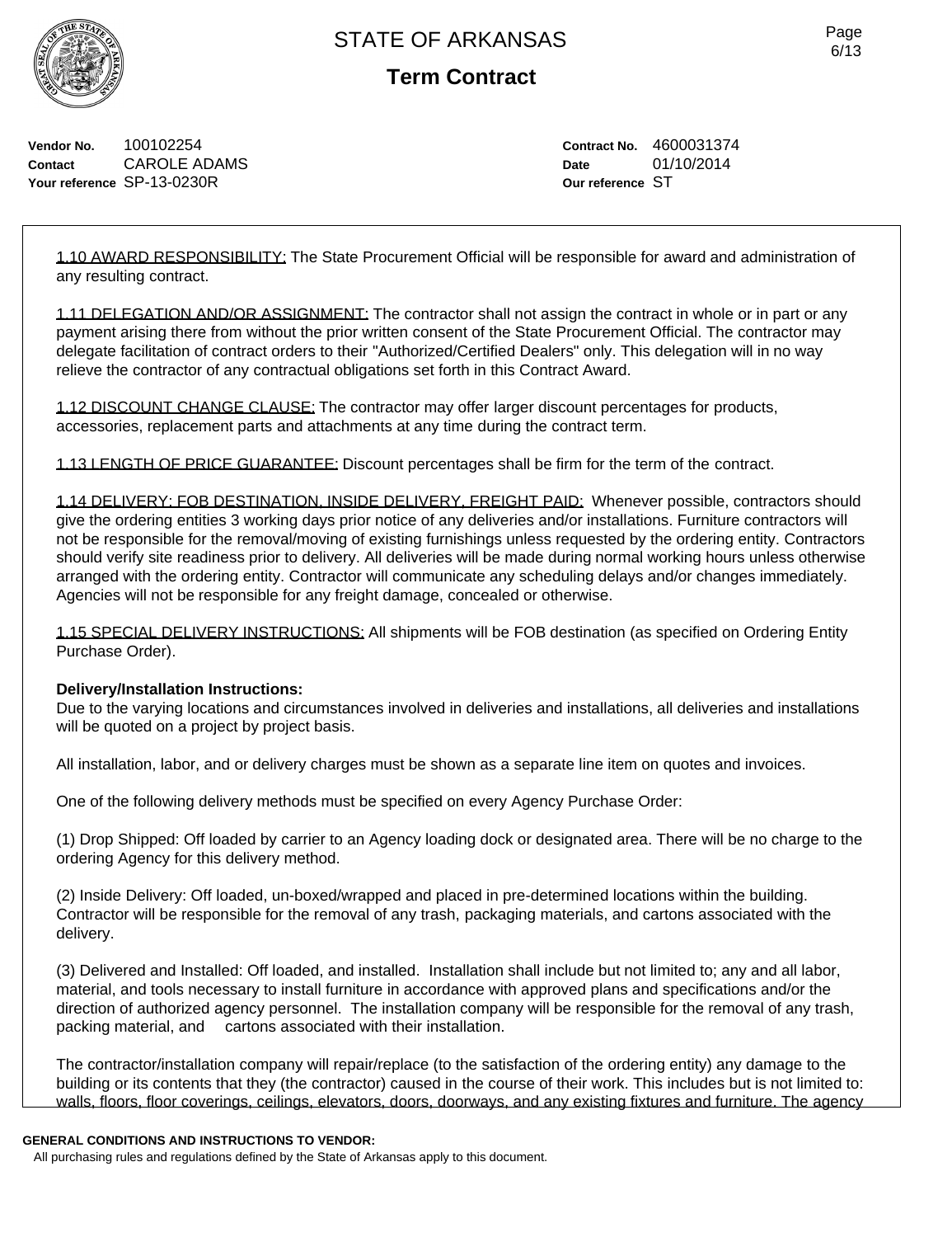

**Term Contract**

Page 7/13

**Vendor No.** 100102254 **Contact** CAROLE ADAMS **Your reference** SP-13-0230R

**Contract No.** 4600031374 **Date** 01/10/2014 **Our reference** ST

may withhold payment until repairs are satisfactorily completed.

1.16 ACCEPTANCE STANDARDS: Inspection and acceptance/rejection of products shall be made within thirty (30) days of receipt or upon completion of installation should that installation period extend beyond thirty (30) days. Ordering entity shall have the option to return any products within the thirty (30) days.

Return Requirements: Ordering entity shall coordinate returns with the Contractor. Upon notification by the ordering entity of a duplicate shipment, over-shipment or shipment in poor condition, the products must be promptly removed at the contractor and/or dealer's expense. Ordering entities reserve the right to return products for defects in material and/or workmanship. In the event of product return, the ordering entity reserves the right to accept either a full refund for the returned product or a replacement of the product.

Performance Requirements: The ordering entity reserves the right to inspect and verify that all deliveries are in accordance with specifications, both at the point of delivery and at the point of use. For orders that specify an "authorized party" to receive and inspect deliveries and/or installations, acceptance and inspection procedures must be performed by the "authorized party" to be considered and accepted by the ordering entity. Products inspected at the time of use are subject to refusal and return requirements for issues of quality such as defects in manufacturing and/or workmanship. Products will not be considered accepted by the ordering entity until the installation is complete for the applicable products.

**1.17 CANCELLATION:** In the event the State no longer needs the service or commodity specified in the contract or purchase order due to program changes, changes in laws, rules, or regulations, relocation of offices, or lack of appropriated funding, the State may cancel the contract or purchase order by giving the contractor written notice of such cancellation thirty (30) days prior to the date of cancellation.

## **SECTION 2 - SPECIFIC REQUIREMENTS**

2.1 QUALITY: The items must be in conformance with normal industry standards as specified within this Contract Award.

**2.2 GUIDELINES:** The Office of State Procurement adheres to all guidelines set forth by the State and Federal Government concerning The Americans with Disabilities Act (ADA) as well as all mandated fire codes.

2.3 ORDERING PROCEDURE: Orders placed against this contract may be in the form of an agency issued purchase order on an as-required basis. Or an agency may also use the Arkansas State Purchasing Card (P-Card) to purchase furniture.

2.4 QUANTITY BASIS OF CONTRACT - NO GUARANTEED QUANTITIES: The contract established has no guarantee of any specific quantity and the State is obligated only to buy that quantity which is needed by its agencies.

2.5 MINIMUM ORDER QUANTITY: The State makes no commitment to purchase any minimum or maximum quantity, or dollar volume of products from the selected suppliers. Utilization of this agreement will be on an as needed basis by State Agencies and/or Cooperative Participants, Cities, Counties, Schools K-12, Colleges and Universities. The State will award to multiple suppliers; however, the State reserves the right to purchase like and similar products from other suppliers as necessary to meet operational requirements.

#### **GENERAL CONDITIONS AND INSTRUCTIONS TO VENDOR:**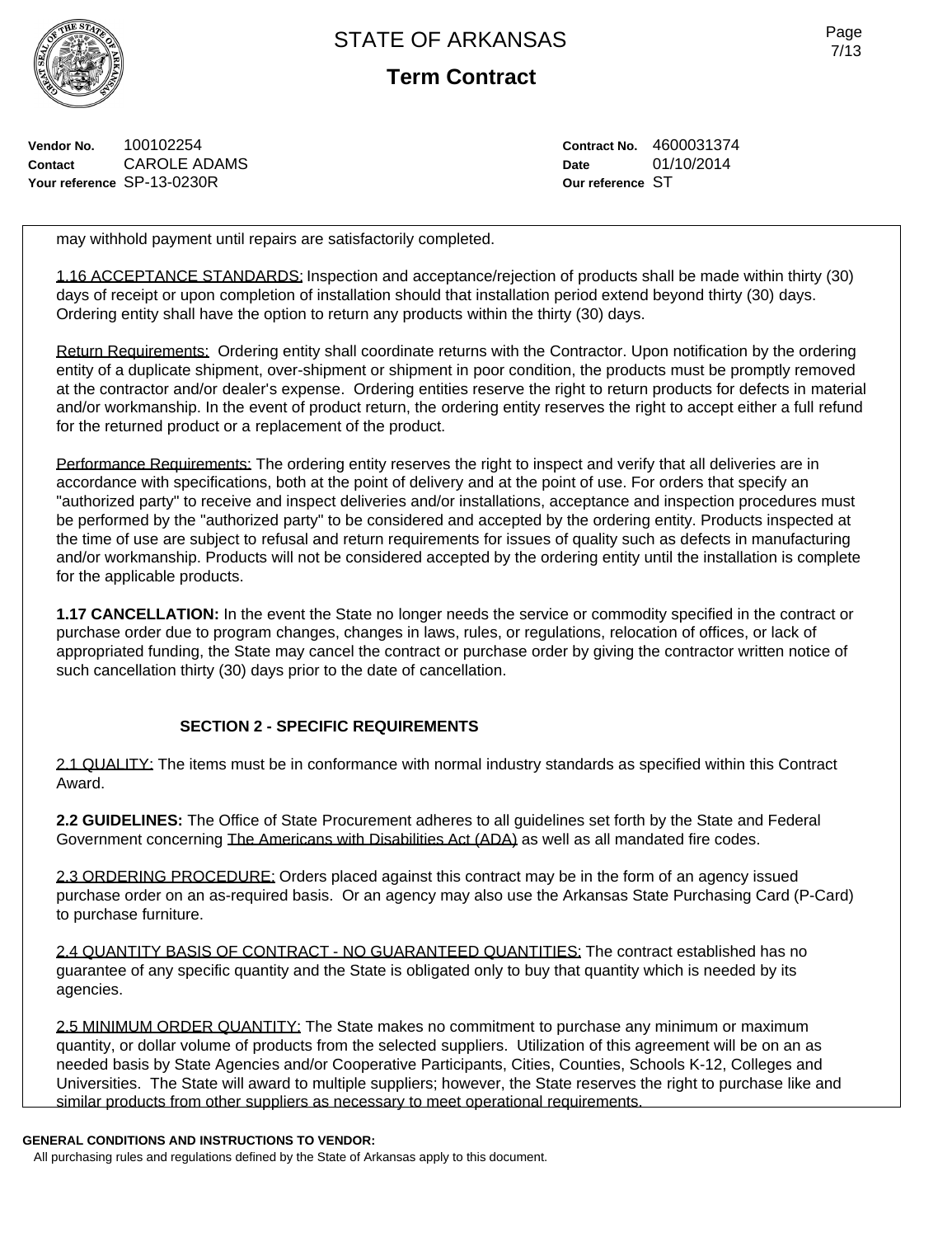**Term Contract**

**Vendor No.** 100102254 **Contact** CAROLE ADAMS **Your reference** SP-13-0230R

**Contract No.** 4600031374 **Date** 01/10/2014 **Our reference** ST

Note: Issuance of an award does not quarantee an order.

2.6 reporting requirements: The product manufacturer agrees to provide a yearly sales report to the Office of State Procurement. This report is due on the 15th of July following the year's activity. The report **must** include the total sales of all furniture orders against the contract. The report should include the following: reporting time period, manufacturer/dealer name, furniture category, quantity and dollar value of each item sold, and the name of the purchasing entity.

Note: OSP reserves the right to request a sales report on an as-needed basis.

Email report to: osp-furniture@dfa.arkansas.gov

2.7 FURNITURE CLASSIFICATIONS: Furniture classifications include but not limited to: Cafeteria, Dormitory, Library Shelving and Library Related, Lounge, Systems (Modular), School (Classroom), Freestanding, Seating, Filing Systems and Equipment, and Technology Support.

## 2.8 GENERAL DEFINITION OF PRODUCTS:

#### **Item 1: Cafeteria Furniture**

- · Mobile tables on rollers with or without benches or stools.
- · Round and rectangular cafeteria tables without benches or stools.

#### **Item 2: Dormitory Furniture**

· Metal, wood, or wood clad metal wardrobes, beds and mattresses, night stands, chest of drawers, and single pedestal dormitory student desks with keyboard or center drawers.

#### **Item 3: Library Shelving and Library Related Furniture**

· Cantilever, reversed cantilever, four post library shelving (all of which include mobile shelving), and end panels for covering end of panels.

· Library Related Furniture, which includes but not limited to: book trucks, circulation desks, library tables, card catalogs, study carrels, storage cabinets, periodical racks, dictionary stands, and display cases.

#### **Item 4: Lounge Furniture**

· Upholstered wood, metal, or rotationally molded lounge seating which includes but not limited to: (lounge chairs, recliners, love seats, sofas, and assemblies and replacements only).

· Complimentary tables, benches, and ottomans for lounge seating. Manufacturers must have lounge seating to match tables, benches and ottomans.

· Upholstered wood or metal multiple seating, ganging seating, and tandem seating.

#### **GENERAL CONDITIONS AND INSTRUCTIONS TO VENDOR:**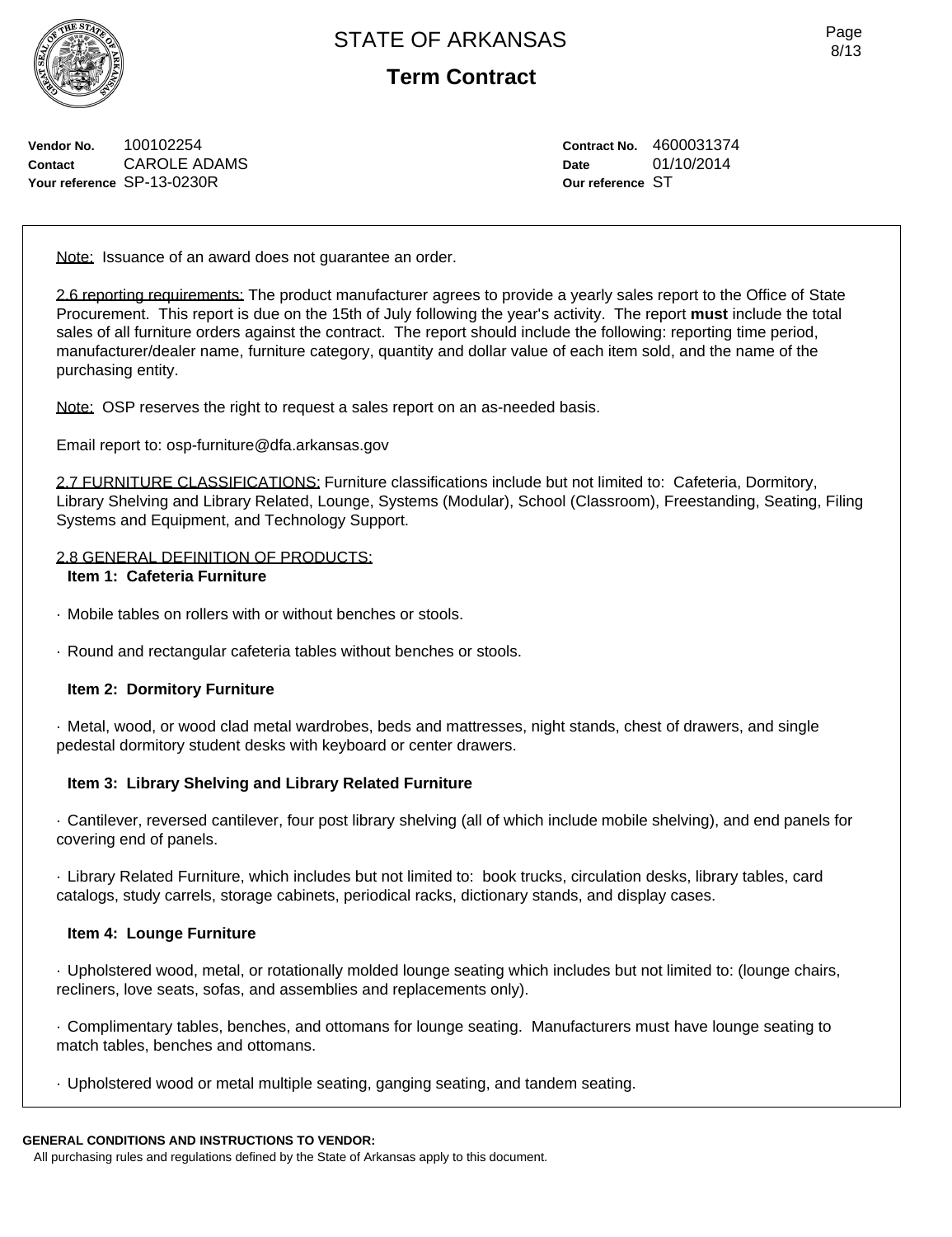

**Vendor No.** 100102254 **Contact** CAROLE ADAMS **Your reference** SP-13-0230R

**Contract No.** 4600031374 **Date** 01/10/2014 **Our reference** ST

## **Item 5: Systems Furniture (Modular)**

· A complete and comprehensive catalog of all systems furniture, including modular work stations, lines and accessories.

· Metal, wood or laminate modular furniture, these can include complimentary components such as keyboard drawers, task lights, tack boards, etc. and storage units.

## **Item 6: School Furniture (Classroom)**

- · Student desk, chair desks, tablet arm chairs and stools.
- · Single unit pedestal teacher's desks
- · Study carrels and storage cabinets
- · Stacking chairs, student chairs and folding chairs

· Classroom activity, computer, folding, training tables and accessories, such as, ganging devices, electrical/data components and storage dollies.

## **Item 7: Freestanding/Casegoods Furniture**

- · A complete and comprehensive catalog of all case goods, furniture, (including folding and mobile) desks and tables.
- · Conference room tables, lecterns, media cabinets, storage cabinets and presentation boards

#### **Item 8: Seating**

· A complete and comprehensive catalog of chairs, auditorium and general seating.

· Wood, metal or ergonomic seating which may include but limited to: executive, managerial, task, operational, stools, side, occasional, stacking, conference, and theater type seating.

· Products must meet or exceed ANSI/BIFMA requirements.

## **Item 9: Filing Systems and Equipment**

· A complete and comprehensive catalog of filing systems including vertical and lateral files, bookcases, mobile cabinets and freestanding file cabinets.

# **Item 10: Technology Support Furniture**

· A complete and comprehensive catalog of technology support furniture to support technology based learning environments.

**ANY PERMANENT FURNITURE INSTALLATION** for State Agencies as well as requested space alterations, attached fixtures, furnishings and erected additions must have Arkansas Building Authority (ABA) approval if:

## **GENERAL CONDITIONS AND INSTRUCTIONS TO VENDOR:**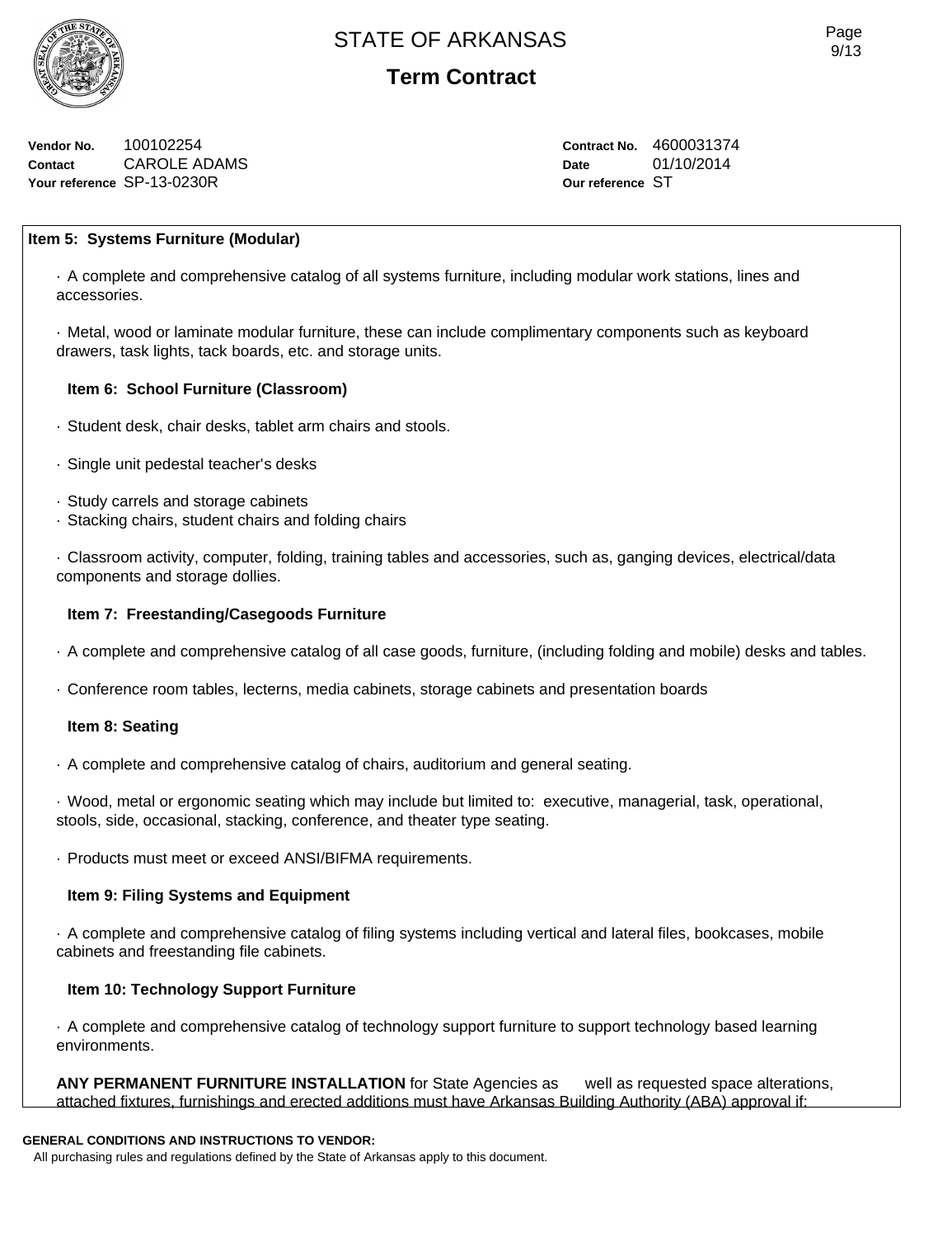

**Term Contract**

**Vendor No.** 100102254 **Contact** CAROLE ADAMS **Your reference** SP-13-0230R

**Contract No.** 4600031374 **Date** 01/10/2014 **Our reference** ST

**(a)** The building is owned by ABA and/or

**(b)** The product and installation exceeds the sum of \$20,000.00. (Excluding ABA exempt agencies)

Note: the Americans with Disabilities ACT and the Arkansas *Fire Codes* must be adhered to as set forth by local and federal guidelines by the ordering entity and the contractor.

Codes, Permits, Licenses for Permanent Installation:

The contractor must comply with all State mandatory licensing requirements prior to installation. Questions on licensing requirements should be directed to the State Licensing Board. Contractor must furnish and install all furniture and materials in compliance with all applicable codes, whether local, state, or federal; and that all permits or licenses required for installation will be obtained without cost to the State.

**2.9 PRODUCT MANUFACTURER'S SUPPLIERS:** Only those dealers/distributors listed by the manufacturer will be considered authorized to act on behalf of the Product Manufacturer.

2.10 CONTRACT RENEWAL PERIOD: FURNITURE ADDITIONS/DELETIONS: Contractors wishing to make furniture additions/changes to their contract during the contract period should be aware of the following:

additions/changes will be allowed only once during a contract period. No changes to discount percentages are allowed during this contract period.

Additions/changes must be submitted during the contract renewal period.

When requesting additions and/or changes; contractor shall submit a request either by letter or via email which shall include a list of all items being proposed for addition and/or change.

Contractor shall submit all required documents supporting any new items.

Product literature for all new items shall also be submitted with the request.

Contractor is responsible for submitting a complete name, address, email address, phone and fax numbers when a new dealer is added.

2.11 PRICE LISTS AND PRODUCT INFORMATION: Contractors should provide an electronic version of the proposed price list in an Excel format or pdf on a jump drive. Also provide a dealer list, if applicable in an Excel format with "read and write" capabilities on the same jump drive. No costs or expenses associated with providing this information in the required format shall be charged to the State of Arkansas. At the time of contract renewal contractor will furnish OSP with an updated dealer list and published price list.

2.12 LITERATURE: The manufacturer/dealer shall furnish price lists, catalogs, and description literature upon request by any using entity, and at no cost to the entity.

2.13 SPECIAL PACKAGING: Items shall be packaged and cartoned so as to protect the contents from damage during shipment, handling and storage. Shipping container shall have a label with the following information:

#### **GENERAL CONDITIONS AND INSTRUCTIONS TO VENDOR:**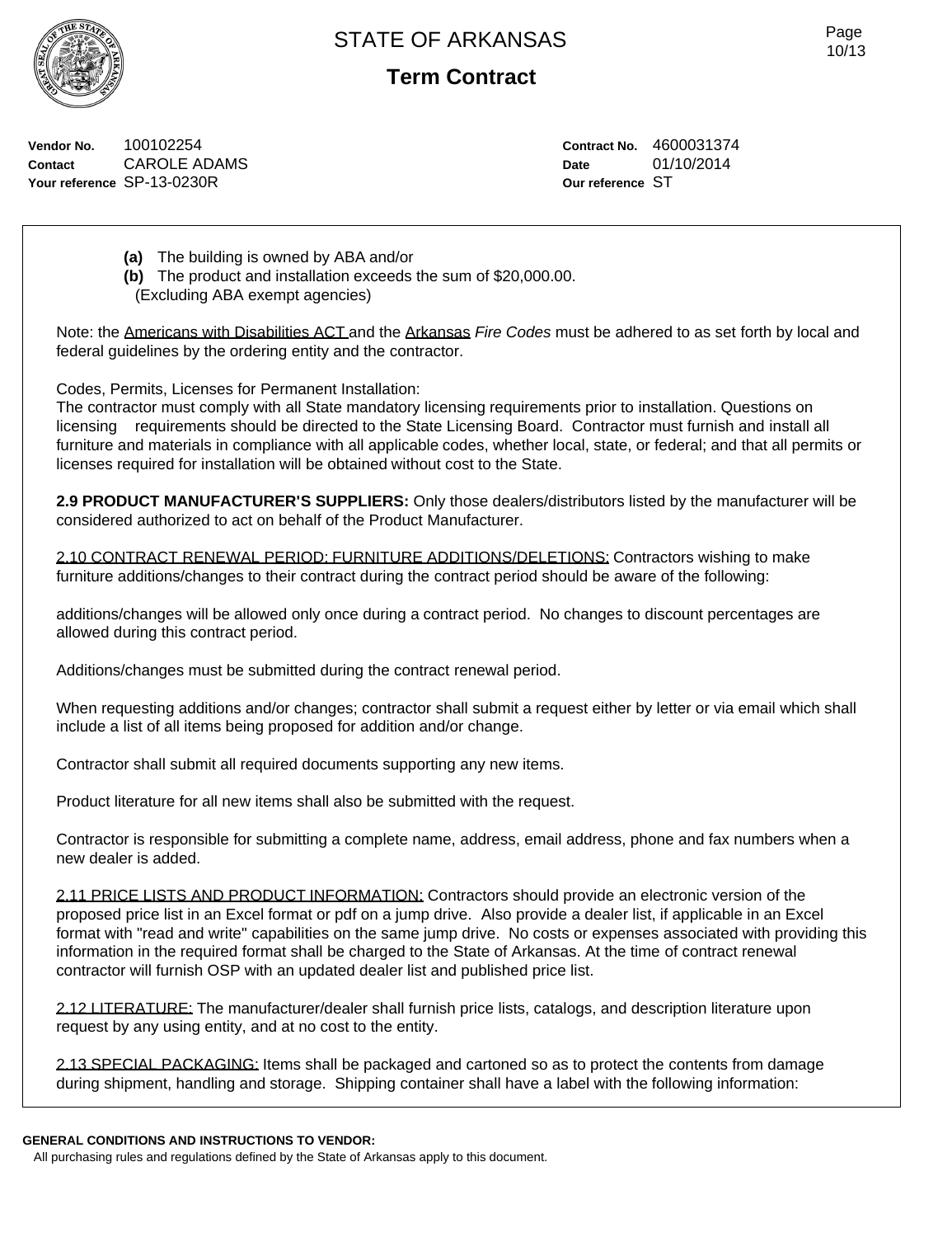

**Term Contract**

**Vendor No.** 100102254 **Contact** CAROLE ADAMS **Your reference** SP-13-0230R

**Contract No.** 4600031374 **Date** 01/10/2014 **Our reference** ST

Name of Receiving Agency Agency Purchase Order Number Name of Supplier Item Description of Contents Manufacturer Name Model Name and Number

2.14 WARRANTY: Minimum acceptable warranty will be for a period of one year from the date of product acceptance by the ordering entity. Warranty shall cover defects in material and workmanship and shall cover all costs associated with the repair or replacement of defective items including labor, parts, transportation costs, travel time and expense, and any other costs associated with such repair or replacement.

If anytime during the first (1) year warranty period the product does not perform in accordance to manufacturer's specification, the successful contractor will be notified in writing. The contractor shall pick up the product at the contractor's expense, and replace with product that meets or exceeds prior assembled product. Should product performance remain unacceptable to ordering entity, entity may request a full return of the purchase price (including taxes).

2.15 ORDER CANCELLATION: Users of this contract are advised that orders (all or part) cancelled or returned after acceptance of requested merchandise will be subject to a restocking fee of ten percent (10%) of the invoice amount (not to exceed \$500.00 per order) plus return freight charges. The amount authorized for payment of return freight will, in no instance, be more than original delivery charges documented by carrier. These charges may be applied, at the option of the supplier, to those orders which have been accepted. Orders cancelled prior to shipment or acceptance by ordering entity from the manufacturer will not be assessed charges.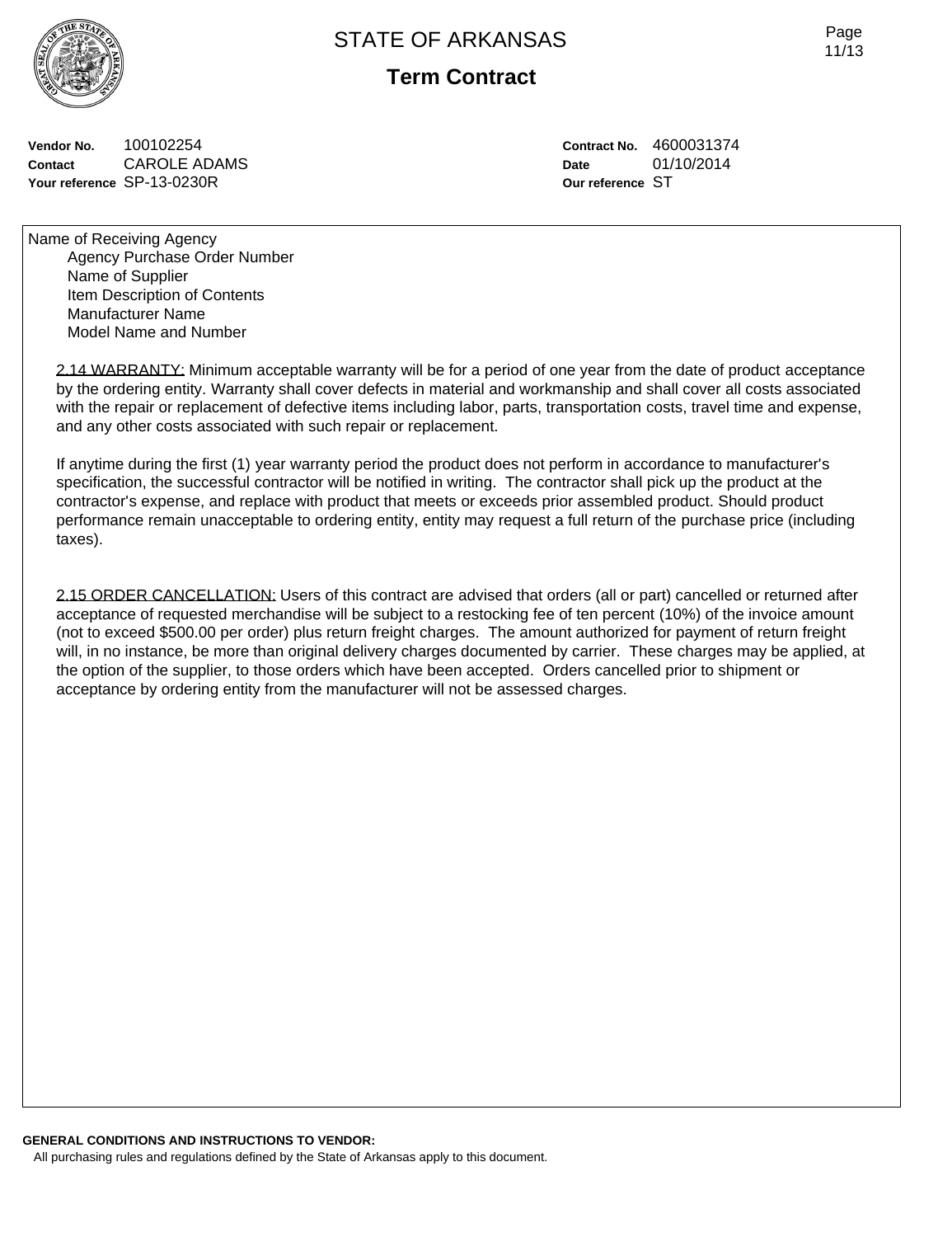

Page 12/13

**Vendor No.** 100102254 **Contact** CAROLE ADAMS **Your reference** SP-13-0230R

**Contract No.** 4600031374 **Date** 01/10/2014 **Our reference** ST

## **TERMS AND CONDITIONS**

1. GENERAL: All terms and conditions stated in the invitation for bid govern this contract

2. PRICES: Prices are firm and not subject to escalation, unless otherwise specified in the invitation for bid.

3. DISCOUNTS: All cash discounts offered will be taken if earned.

4. TAXES: Most state agencies must pay state sales tax. Before billing, the contractor should contact the ordering agency to find out if that agency must pay sales tax. Itemize state sales tax when applicable on invoices.

5. BRAND NAME REFERENCES: The contractor guarantees that the commodity delivered is the same as specified in the bid.

6. GUARANTY: All items delivered are to be newly manufactured, in first- class condition, latest model and design, including, where applicable, containers suitable for shipment and storage unless otherwise indicated in the bid invitation. The contractor guarantees that everything furnished hereunder will be free from defects in design, workmanship, and material; that if sold by drawing, sample or specification, it will conform thereto and will serve the function for which furnished. The contractor further guarantees that if the items furnished hereunder are to be installed by the contractor, such items will function properly when installed. The contractor also guarantees that all applicable laws have been complied with relating to construction, packaging, labeling, and registration. The contractor's obligations under this paragraph shall survive for a period of one year from the date of delivery, unless otherwise specified in the invitation for bid.

7. AWARD: This contract award does not authorize shipment. Shipment against this contract is authorized by the receipt of a purchase order from the ordering agency. A written purchase order mailed or otherwise furnished to the contractor results in a binding obligation without further action by either party.

8. DELIVERY: The term of the contract is shown on the face of the contract award. The contractor is required to supply the state's needs during this term. The number of days required to place the commodity in the receiving agency's designated location under normal conditions is also shown. Consistent failure to meet delivery without a valid reason may cause removal from the bidders' list or suspension of eligibility for award.

9. BACK ORDERS OR DELAY IN DELIVERY: Back orders or failure to deliver within the time required may be default of the contract. The contractor must give written notice to the Office of State Procurement and ordering agency of the reason and the expected delivery date. If the reason is not acceptable, the contractor is in default. The Office of State Procurement has the right to extend delivery if reasons appear valid. If the date is not acceptable, the agency may buy elsewhere.

10. DELIVERY REQUIREMENTS: No substitutions or cancellations are permitted without written approval of the Office of State Procurement. Delivery shall be made during agency work hours only, 8:00 a.m. to 4:30 p.m., unless prior approval for other delivery has been obtained from the agency. Packing memoranda shall be enclosed with each shipment.

**GENERAL CONDITIONS AND INSTRUCTIONS TO VENDOR:**